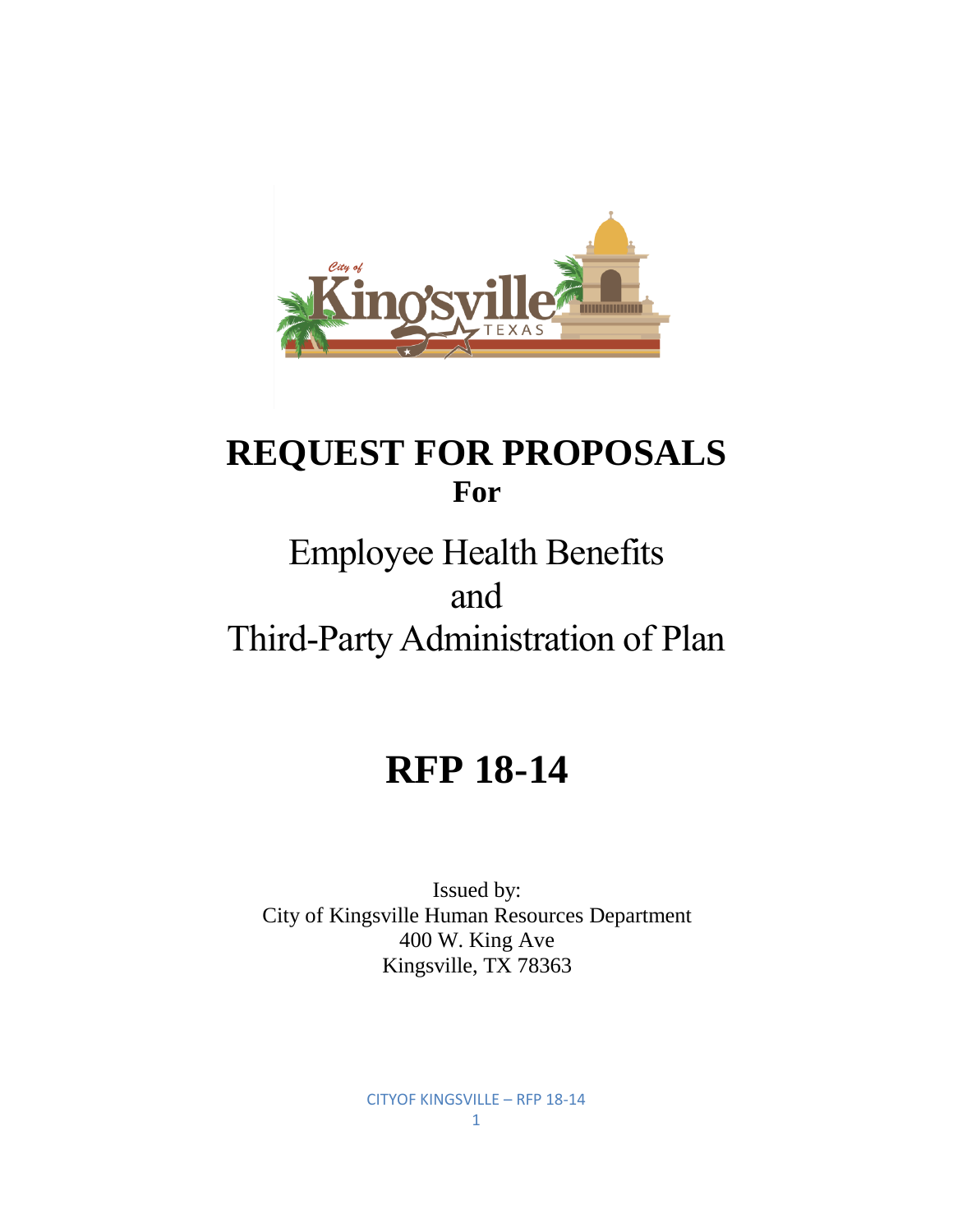Sealed Request for Proposals (RFP) addressed to Charlie Sosa, Purchasing Manager, City of Kingsville will be received on **June 12** until 2:00 pm, at the City of Kingsville City Hall (3<sup>rd</sup> Floor) located at 400 W. King Avenue, Kingsville, TX. RFP's must be in the City of Kingsville's possession on or before the aforementioned date and time (no late submissions will be accepted).

# **Employee Health Benefits & Third-Party Administration of Plan**

RFP's received past the aforementioned deadline will not be considered. The City will evaluate RFP's and make a selection based on the firm's technical ability, experience, and ability to perform the work. The City will not provide compensation or defray any costs incurred by any firm related to the response to this request. The City reserves the right to negotiate with any and all persons or companies. The City also reserves the right to reject any or all RFP's, or to accept any deemed most advantageous, or to waive any irregularities or informalities in the RFP's received, and to revise the process schedule as circumstances arise.

Submittals must be clearly marked: **RFP 18-14**

Submitted to: Charlie Sosa Purchasing Manager City of Kingsville 400 W. King Avenue Kingsville, TX 78363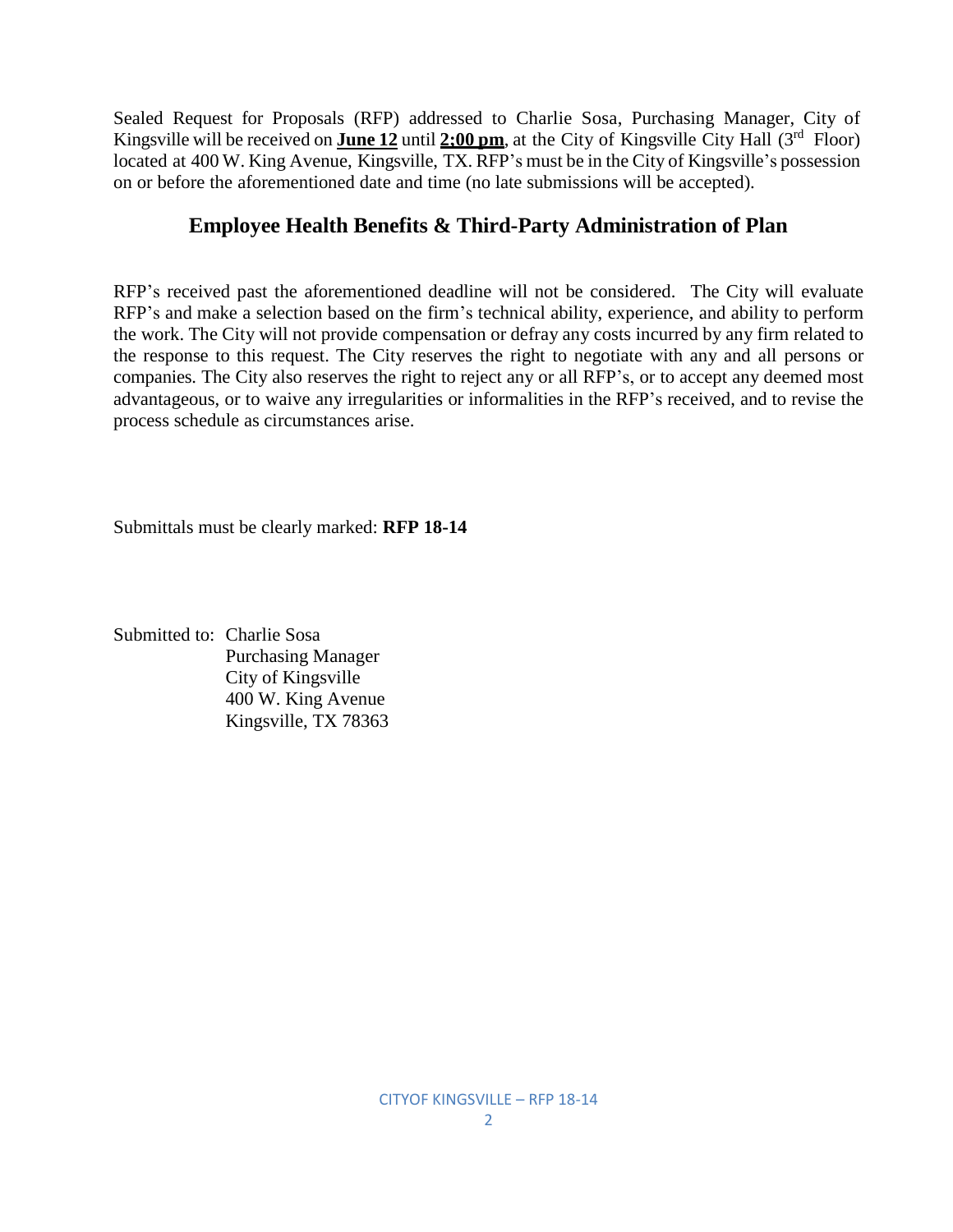# **CITY OF KINGSVILLE INSTRUCTIONS TO RESPONDENTS**

#### **I. DEVIATION FROM SPECIFICATION/ REQUIREMENTS**

Please read the requirements thoroughly and be sure that your response complies with all requirements/specifications noted. Any variation from the solicitation requirements/specifications must be clearly indicated by letter, on a point-by-point basis, attached to and made a part of the RFP. If no exceptions are noted, and you are the successful respondent, the City of Kingsville will require that the service(s) be provided as specified.

#### **II. PURPOSE**

The purpose of these specifications/requirements and RFP documents are to award a Service Agreement for: **Employee Health Benefits and Third-Party Administration of Plan**

#### **III. INTENT**

The services to be provided under the RFP/Proposals shall be in accordance with and shall meet all specifications and/or requirements as shown in this solicitation for Request for Proposals (RFP). There is no intention to disqualify any respondent who can meet the requirements.

#### **IV. SUBMITTAL OF RFP**

RFP shall be submitted in a sealed envelope as referenced on the attached solicitation. One (1) signed original marked **"ORIGINAL", three (3)** complete sets marked **"COPY 1", "COPY 2", etc**. RFP **WILL** be accepted in person or by United States Mail. RFP **WILL NOT** be accepted via oral communication, telephone, electronic mail, telegraphic transmission, or facsimile transmission. RFP may be withdrawn prior to the above scheduled time set for closing. Alterations made before RFP closing must be initiated by respondents guaranteeing authenticity. Submittal of a response to this RFP constitutes an offer by the respondent. Once submitted, the RFP becomes the property of the City of Kingsville and as such the City reserves the right to use any ideas contained in any response regardless of whether that respondent/firm is selected. Submission of a proposal in response to this solicitation, by any respondent, shall indicate that the respondent(s) has accepted the conditions contained in the RFP, unless clearly and specifically noted in the RFP submitted and confirmed in the contract between the City and the successful respondent. RFP which do not comply with these requirements may be rejected at the option of the City. RFP must be filed with the City of Kingsville before the deadline day and hour. No late RFP will be accepted. They will be returned to respondent unopened (if properly identified). Failure to meet RFP requirements may be grounds for disqualifying a proposal.

*Address Delivery:* Charlie Sosa Purchasing Manager City of Kingsville 400 W. King Ave. Kingsville, Texas 78363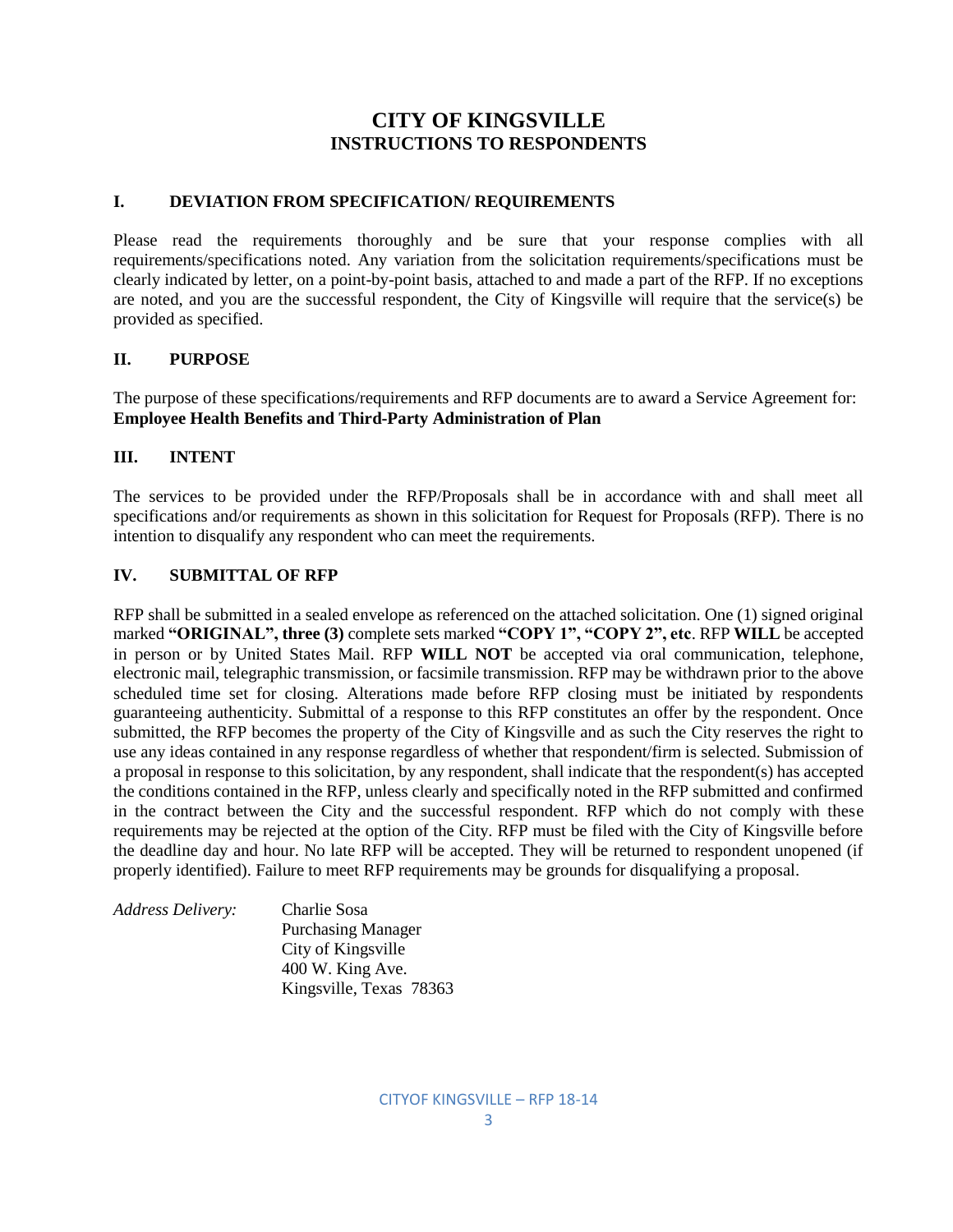## **V. ASSIGNMENT**

Respondents are advised that the City of Kingsville shall not allow the successful respondent to sell, assign, transfer, or convey any part of any contract resulting from this RFP in whole or in part, to a third party without the written approval of the City Manager for the City of Kingsville.

## **VI. PREPARATION OF RFP**

Responses **MUST** give full firm name and address of respondent and be manually signed. Failure to do so will disqualify your submittal. The person signing the response must show title or **AUTHORITY TO BIND FIRM IN A CONTRACT**. Firm name and authorized signature must appear on each page that calls for this information. The legal status of the Respondent/Bidder whether corporation, partnership, or individual, shall also be stated in the submittal. A corporation shall execute the submittal by its duly authorized officers in accordance with its corporate by-laws and shall also list the state in which it is incorporated. A partnership Respondent/Bidder shall give full names and business addresses of all partners. All partners shall execute the submittal. Partnership and Individual Respondent/Bidder shall state in the submittal the names and addresses of all persons with a vested interest therein. The place of residence of each respondent/ bidder, or the office address in the case of a firm or company, with county and state and telephone number, shall be given after the signature. Any costs associated with assembling this submittal will be at the sole expense of the respondent.

## **VII. TIME ALLOWED FOR ACTION TAKEN**

The City of Kingsville may hold RFP responses 120 days after submittal deadline without taking action. Respondents are required to hold their proposals firm for same period of time.

#### **VIII. RIGHT TO REJECT/ AWARD**

The City of Kingsville reserves the right to reject any or all RFPs, to waive any or all formalities or technicalities, and to make such awards of contract as may be deemed to be the best value and most advantageous to the City of Kingsville.

#### **IX. AWARD**

Award shall be made to the respondent whose proposal, in the opinion of the City of Kingsville, is the most advantageous to the City and can provide the best service and value for the City.

#### **X. ALTERATIONS/AMENDMENTS TO RFP**

Request for Proposals CANNOT be altered or amended after the opening deadline. Alterations made before opening time must be initialed by respondent guaranteeing authenticity. No RFP may be withdrawn after opening time without reasonable exception in writing and only after approval by the City of Kingsville.

#### **XI. LIST OF EXCEPTIONS**

The respondent shall attach to the RFP a list of any exceptions to the specifications/requirements, on a pointby-point basis.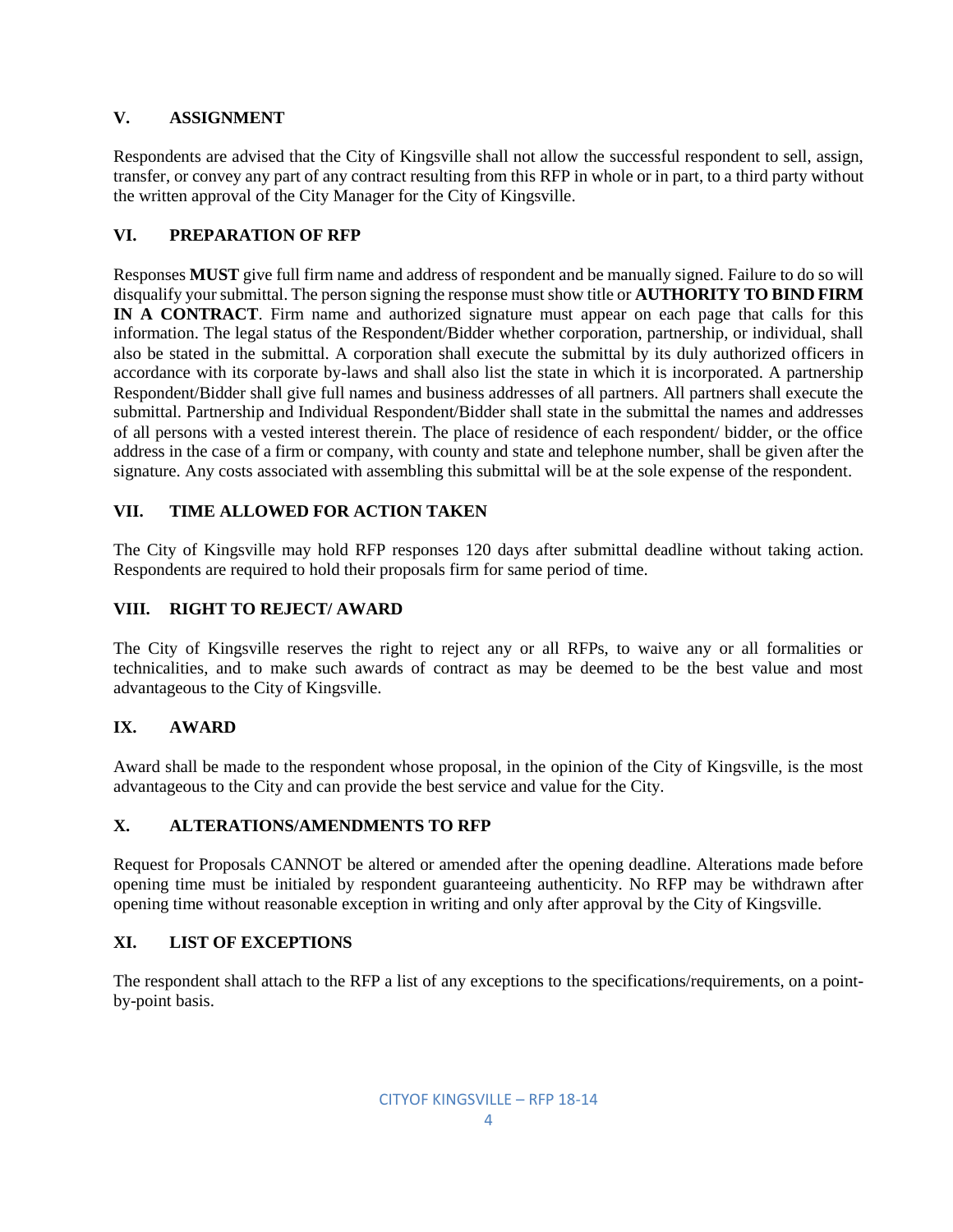#### **XII. INTERPRETATIONS**

Any questions concerning the requirements or scope of work with regards to this solicitation for Request for Proposals shall be directed to the designated individuals as outlined in the RFP. Such interpretations, which may affect the eventual outcome of this solicitation for Request for Proposals, shall be furnished in writing to all prospective respondents via Addendum. No interpretation shall be considered binding unless provided in writing by the City of Kingsville in accordance with paragraph entitled **"Addenda and Modifications"**.

#### **XIII. CONSIDERATION OF PROPOSALS**

Discussions may be conducted with responsible Proposers qualified to be selected for award for the purpose of clarification to assure full understanding of and responsiveness to requirements in the RFP. In discussions, there shall not be disclosure of any information derived from proposals submitted by competing Proposers. Until award of the Contract is made by the City, the City reserves the right to reject any or all proposals, to waive technicalities, to re-advertise for new proposals or to proceed with the work in any manner as may be considered in the best interest of the City. Should the City require clarification from the Proposer, the City shall contact the individual named as the organization's contact person. The City may elect to conduct postsubmission reference checks.

#### **XIV. RECOMMENDATION FOR AWARD**

The City will review proposals submitted in response to this RFP. If an award is made, City staff will recommend to the City Manager that award be made to the **Responsible Proposer(s) meeting the MINIMUM REQUIREMENTS of the RFP providing The Best Value to the City.** In determining the Best Value to the City Proposer(s), the City may take into consideration the quality of the product, the adaptability to the particular use required, and the ability, capacity, experience, efficiency and integrity of the Proposers as well as their financial responsibility. The City will then negotiate applicable terms and conditions into the final form of the Contract(s) with Best Value to the City Proposer(s) meeting the MINIMUM REQUIREMENTS of the RFP. If contract negotiations are not successful with the Best Value to the City Proposer meeting the MINIMUM REQUIREMENTS of the RFP, the City will begin negotiations with the Next- Best Value to the City Proposer meeting the MINIMUM REQUIREMENTS of the RFP, etc. The City will award one contract to one Proposer. The City reserves the right to not award a contract at all.

#### **XV. TERM**

The service agreement (also referred to herein as the "Contract") will be for a term of one (1) year with an option to extend for up to three (3) additional one-year periods, subject to the approval of the City Manager or his designee. By submission of its proposal, the Proposer agrees that the pricing quoted in its proposal is fixed and firm for the duration of the initial one-year term of the contact.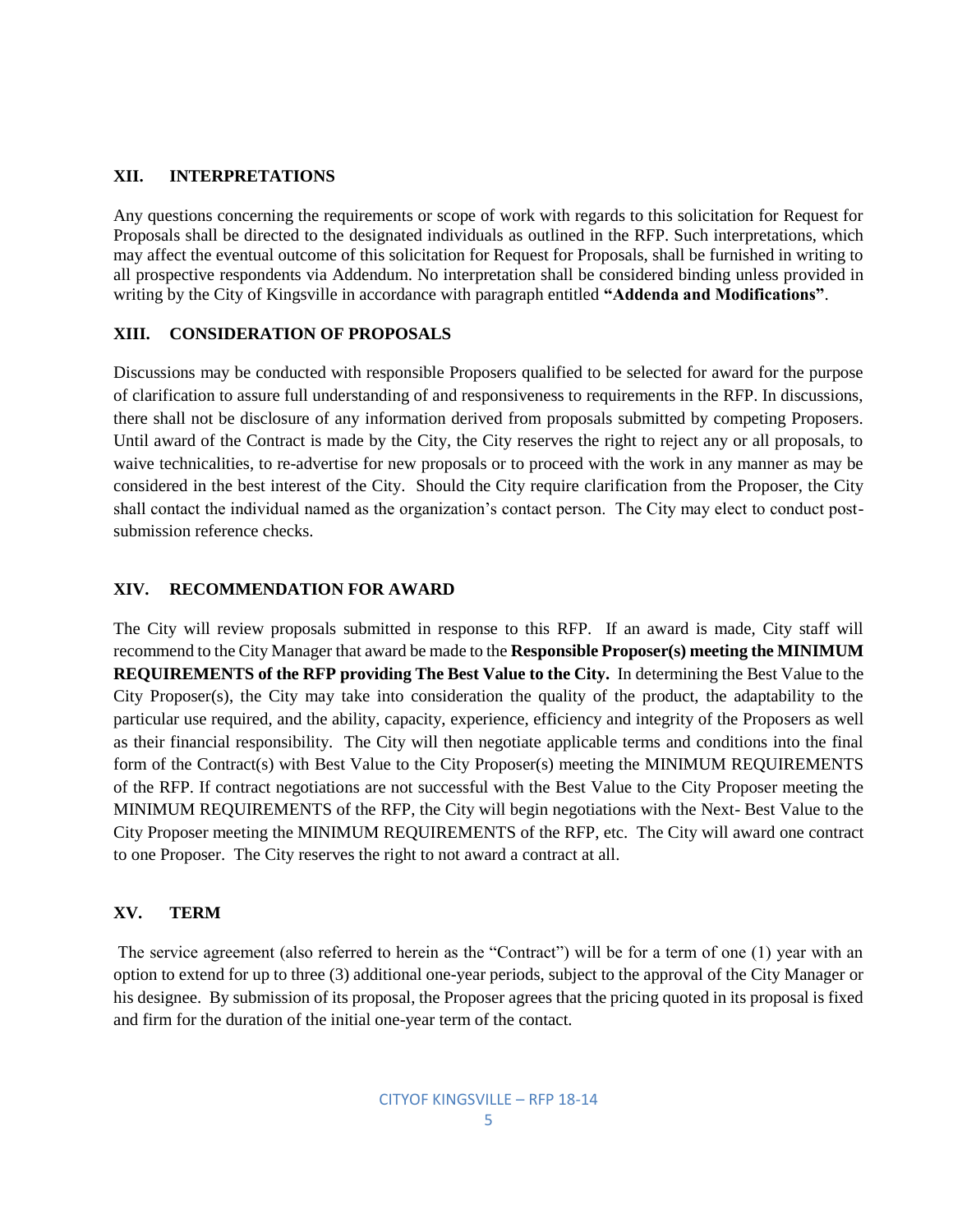#### **EMPLOYEE HEALTH CARE AND THIRD PARTY ADMINSTRATION RFP# 18-14**

#### **A. Background**

The City of Kingsville, Texas serves a population of approximately 26,312, including many young families and residents with active life styles. The City is the County Seat for Kleberg County.

The City of Kingsville has a self-funded health plan with co-pays, a monthly deductible and 100% coinsurance. The current plan design has been utilized since the plan's inception in 2001 with minimal modifications. The RFP process has been utilized multiple times requesting proposals based on the original plan design and has maintained ENTRUST, Inc. as its Third-party Administrator. In 2001 the plan design had two options for employees but due to participation levels the plan was reduced to one option in 2012. See current plan description **(Attachment 1)** and plan document **(Attachment 2**).

The current plan has four (4) which includes designated tiers but only two (2) rate structures of Employee Only (EE) and Employee with Dependents [Employee Spouse (ES), Employee Child (EC) and Employee Family (EF)]. See FY 2017-2018 renewal information **(Attachment 3)** and funding levels **(Attachment 4)**. It is the City's desire to have four (4) separate tiers with differing rates to more accurately depict its employee population costs.

The City is reviewing plan design options to possibly move to an annual deductible with some percentage of co-insurance, to be determined, and availability of an HSA for employees. Multiple plan design option scenarios are requested for City's review. Modifications to scenarios may occur upon final preparation of new plan document.

To evaluate the proposal, all rate proposals must be based on the following employee numbers:

- 99 EE Employee Only
- 31 EC Employee Child(ren)
- 31 ES Employee Spouse
- 119 EF Employee Family
	- 7 RR Retirees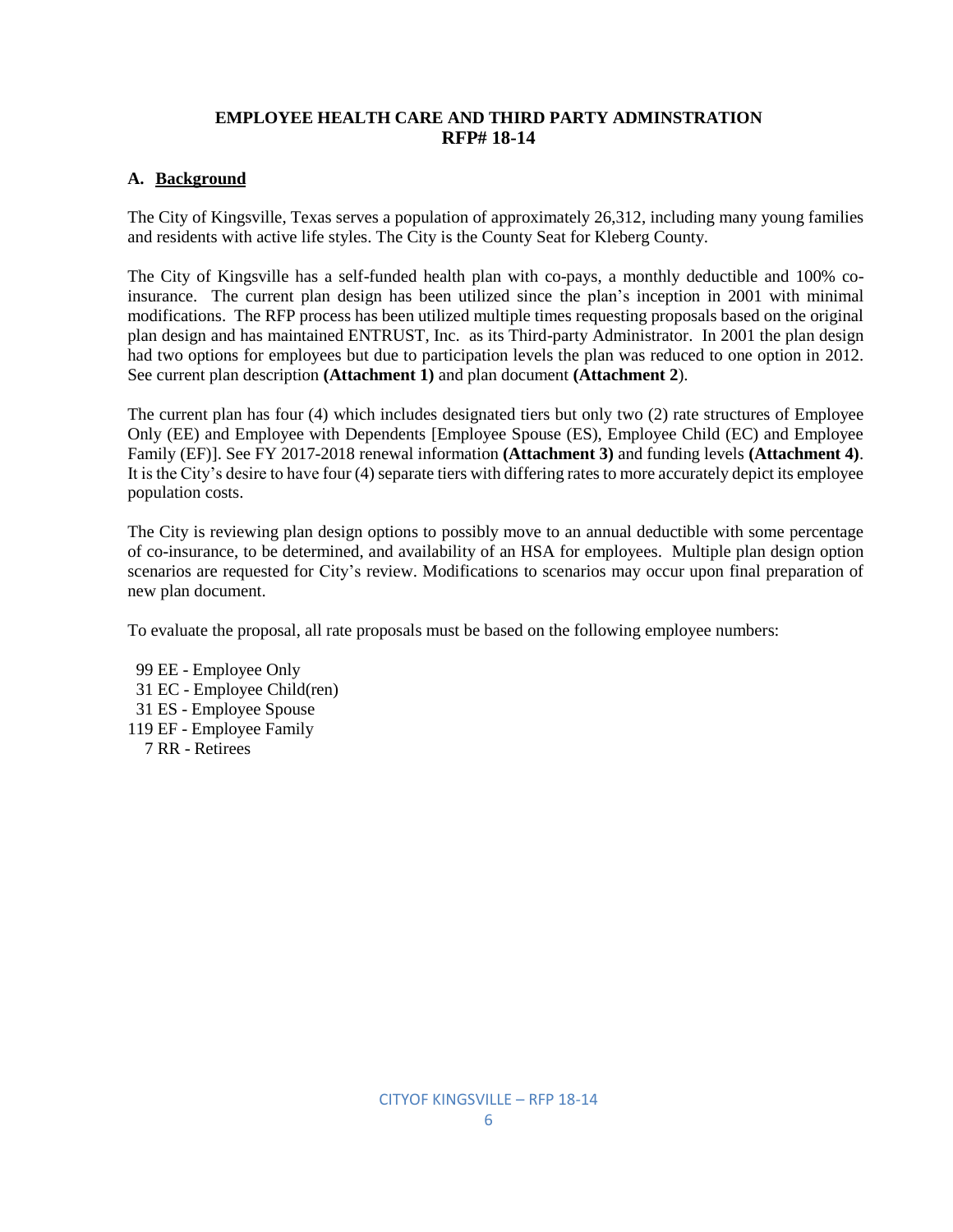#### **B. DESIGNS, SPECIFICATION AND SCOPE OF WORK (1) PLAN DESIGN SCENARIOS**

| <b>Annual Deductible</b><br>Out of Network 2 times In Network                                                                        | \$250 Family Monthly<br>Deductible                                                   | \$750 Ind. / \$1,500<br>Fam.                                    | \$1,350 lnd. / \$2,700<br>Fam.                                  | \$1,350 lnd. / \$2,700<br>Fam.                                                      | \$1,500 lnd. / \$3,000<br>Fam.          |
|--------------------------------------------------------------------------------------------------------------------------------------|--------------------------------------------------------------------------------------|-----------------------------------------------------------------|-----------------------------------------------------------------|-------------------------------------------------------------------------------------|-----------------------------------------|
| Co-Insurance                                                                                                                         | 100%<br>No Out of Network                                                            | 100% In / 50% Out &<br>90% In / 60% Out                         | 100% In / 50% Out &<br>90% In / 60% Out                         | 100% In / 50% Out &<br>90% In / 60% Out                                             | 100% In / 50% Out &<br>90% In / 60% Out |
| Annual Out of Pocket Maximums<br>Out of Network 2 times In Network                                                                   | \$6,600 / \$13,200<br>Fam.                                                           | \$6,650 Ind. / \$13,300<br>Fam.                                 | Fam.                                                            | \$7,350 Ind. / \$14,700   \$7,350 Ind. / \$14,700   \$7,350 Ind. / \$14,700<br>Fam. | Fam.                                    |
| <b>Hospital Services</b>                                                                                                             | 100% after deductible                                                                | 100% & 90% after<br>deductible                                  | 100% & 90% after<br>deductible                                  | 100% & 90% after<br>deductible                                                      | 100% & 90% after<br>deductible          |
| <b>Emergency Room Treatment</b>                                                                                                      | \$75 co-pay, 100% to<br>\$300 per visit, then<br>covered at 100%<br>after deductible | \$100 copay then<br>100% or 90% after<br>deductible             | \$100 copay then<br>100% or 90% after<br>deductible             | 100% & 90% after<br>deductible                                                      | 100% & 90% after<br>deductible          |
| <b>Urgent Care Center Services</b><br>(additional services/supplies may<br>incur additional fees)                                    | 100% after deductible                                                                | \$75 copay                                                      | \$100 copay                                                     | 100% & 90% after<br>deductible                                                      | 100% & 90% after<br>deductible          |
| Convenience Care Clinic<br>(additional services/supplies may<br>incur additional fees)                                               | \$10 co-pay, then<br>covered at 100% up<br>to \$100 per visit                        | $$25$ copay                                                     | $$30$ copay                                                     | 100% & 90% after<br>deductible                                                      | 100% & 90% after<br>deductible          |
| <b>Physician Visits</b><br>Primary Care Physician                                                                                    | \$25 co-pay covers<br>first \$200 of visit then                                      | $$25$ copay                                                     | \$30 copay                                                      | 100% & 90% after<br>deductible                                                      | 100% & 90% after<br>deductible          |
| Specialist<br>$\blacksquare$                                                                                                         | 100% after deductible                                                                | $$50$ copay                                                     | \$60 copay                                                      | 100% & 90% after<br>deductible                                                      | 100% & 90% after<br>deductible          |
| <b>Preventative Care</b>                                                                                                             | 100%                                                                                 | 100%                                                            | 100%                                                            | 100%                                                                                | 100%                                    |
| <b>Office &amp; Outpatient Surgery</b>                                                                                               | 100% after deductible                                                                | 100% & 90% after<br>deductible                                  | 100% & 90% after<br>deductible                                  | 100% & 90% after<br>deductible                                                      | 100% & 90% after<br>deductible          |
| Diagnostic Lab & X-Ray<br>(Outpatient)                                                                                               | \$15 co-pay covers<br>first \$150 of visit then<br>100% after deductible             | 100%                                                            | 100%                                                            | 100% & 90% after<br>deductible                                                      | 100% & 90% after<br>deductible          |
| Major Diagnostic                                                                                                                     | \$15 co-pay covers<br>first \$150 of visit then<br>100% after deductible             | 100% & 90% after<br>deductible                                  | 100% & 90% after<br>deductible                                  | 100% & 90% after<br>deductible                                                      | 100% & 90% after<br>deductible          |
| Health Savings Account (HSA)<br>Eligible                                                                                             | No                                                                                   | No                                                              | No                                                              | Yes                                                                                 | Yes                                     |
| Prescription Drug Program<br>Maximum Rx Out-of-pocket<br>Individual<br>Family                                                        | Integrated with<br>Medical                                                           | Integrated with<br>Medical                                      | Integrated with<br>Medical                                      | Integrated with<br>Medical                                                          | Integrated with<br>Medical              |
| Generic<br><b>Preferred Brand Name</b><br>Non-Preferred Brand Name<br>Specialty Rx<br>Mail Order Options for up to 90-<br>day supply | $$10$ copay<br>30%<br>30%<br>30%<br>3 x copay                                        | $$10$ copay<br>$$30$ copay<br>$$50$ copay<br>30%<br>2.5 x copay | $$20$ copay<br>$$40$ copay<br>$$70$ copay<br>30%<br>2.5 x copay | 100% & 90% after<br>deductible                                                      | 100% & 90% after<br>deductible          |
| Note: Chart representative of major categories of covered services only for comparison purposes                                      |                                                                                      |                                                                 |                                                                 |                                                                                     |                                         |

**ITEM Current Plan Scenario A & B Scenario C & D Scenario E & F Scenario G & H**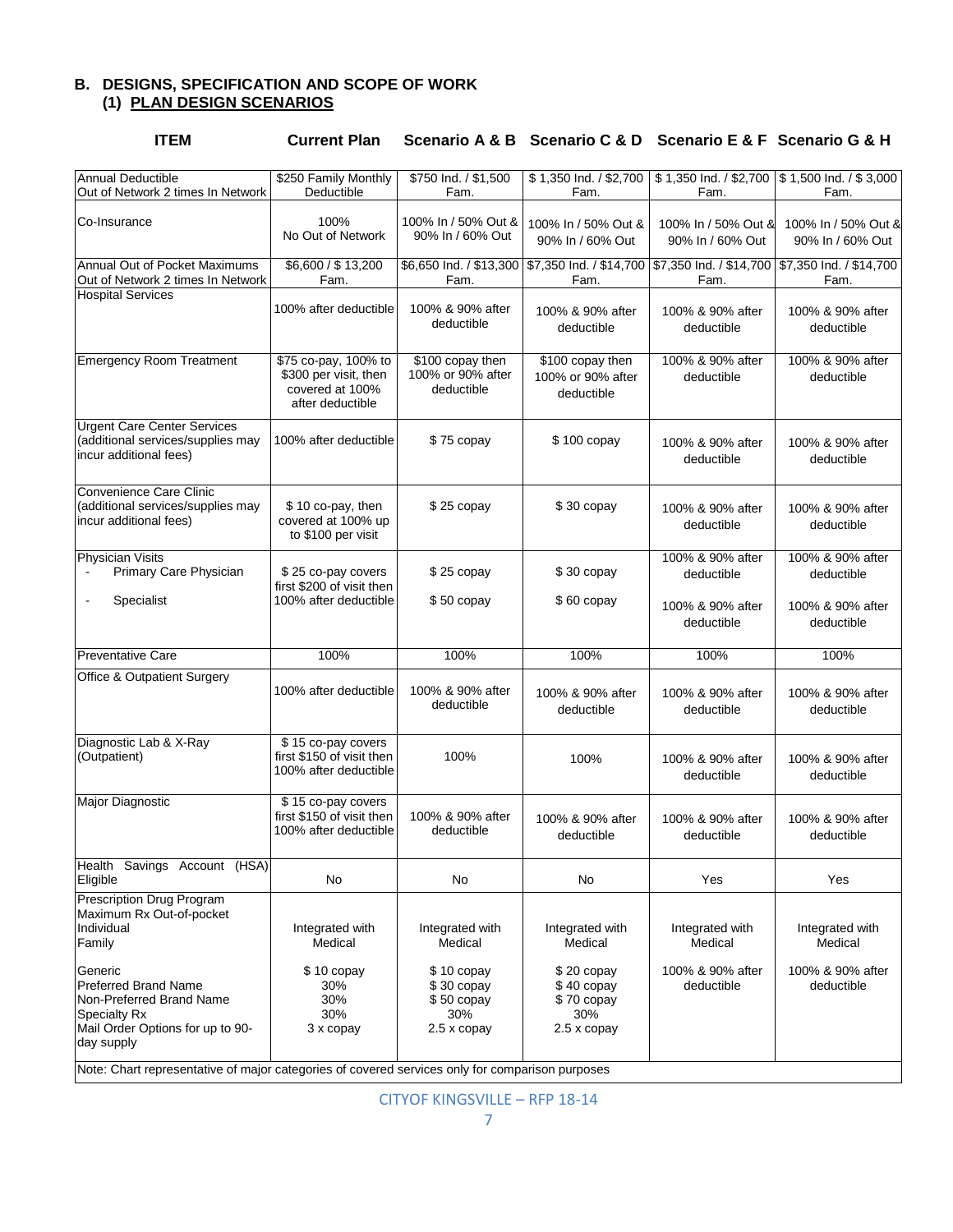## **(2) SPECIFICATIONS**

#### **STOP LOSS (Medical & Prescription) & ADMINISTRATIVE SERVICES PROPOSAL FORM**

| <b>ITEM</b>                                                       | <b>RATE</b>   | <b>Number</b>            | <b>MONTHLY</b>                                                                                                                                                                                                                                                                                                                                      | <u>ANNUAL</u>                                                                                                                                                                                                                                                                                                                                       |
|-------------------------------------------------------------------|---------------|--------------------------|-----------------------------------------------------------------------------------------------------------------------------------------------------------------------------------------------------------------------------------------------------------------------------------------------------------------------------------------------------|-----------------------------------------------------------------------------------------------------------------------------------------------------------------------------------------------------------------------------------------------------------------------------------------------------------------------------------------------------|
| Aggregate Premium -                                               | $\frac{1}{2}$ | $\#$ and $\#$            | $\frac{1}{2}$                                                                                                                                                                                                                                                                                                                                       | $\sim$                                                                                                                                                                                                                                                                                                                                              |
| (Per Person Per Month)                                            |               |                          |                                                                                                                                                                                                                                                                                                                                                     |                                                                                                                                                                                                                                                                                                                                                     |
| Loss Limit per Person \$75,000<br>EE                              | $\frac{1}{2}$ | $\#$ and the set of $\#$ | $\frac{1}{2}$                                                                                                                                                                                                                                                                                                                                       | $\frac{1}{2}$                                                                                                                                                                                                                                                                                                                                       |
| EC                                                                | $\mathbb{S}$  | $#$ and $#$              | $\frac{1}{2}$                                                                                                                                                                                                                                                                                                                                       | $\frac{1}{2}$                                                                                                                                                                                                                                                                                                                                       |
| ES                                                                | $\frac{1}{2}$ | $\#$ and the set of $\#$ | $\begin{picture}(20,20) \put(0,0){\line(1,0){10}} \put(15,0){\line(1,0){10}} \put(15,0){\line(1,0){10}} \put(15,0){\line(1,0){10}} \put(15,0){\line(1,0){10}} \put(15,0){\line(1,0){10}} \put(15,0){\line(1,0){10}} \put(15,0){\line(1,0){10}} \put(15,0){\line(1,0){10}} \put(15,0){\line(1,0){10}} \put(15,0){\line(1,0){10}} \put(15,0){\line(1$ | $\begin{picture}(20,20) \put(0,0){\line(1,0){100}} \put(15,0){\line(1,0){100}} \put(15,0){\line(1,0){100}} \put(15,0){\line(1,0){100}} \put(15,0){\line(1,0){100}} \put(15,0){\line(1,0){100}} \put(15,0){\line(1,0){100}} \put(15,0){\line(1,0){100}} \put(15,0){\line(1,0){100}} \put(15,0){\line(1,0){100}} \put(15,0){\line(1,0){100}} \$       |
| EF                                                                | $\mathbb{S}$  | $\#$ and $\#$            | $\sim$                                                                                                                                                                                                                                                                                                                                              | $\mathbb{S}$                                                                                                                                                                                                                                                                                                                                        |
| <b>Total Aggregate Stop Loss</b>                                  |               |                          | $\begin{picture}(20,20) \put(0,0){\line(1,0){10}} \put(15,0){\line(1,0){10}} \put(15,0){\line(1,0){10}} \put(15,0){\line(1,0){10}} \put(15,0){\line(1,0){10}} \put(15,0){\line(1,0){10}} \put(15,0){\line(1,0){10}} \put(15,0){\line(1,0){10}} \put(15,0){\line(1,0){10}} \put(15,0){\line(1,0){10}} \put(15,0){\line(1,0){10}} \put(15,0){\line(1$ | $\frac{1}{2}$                                                                                                                                                                                                                                                                                                                                       |
|                                                                   |               |                          |                                                                                                                                                                                                                                                                                                                                                     |                                                                                                                                                                                                                                                                                                                                                     |
| Minimum Aggregate Attachment Point                                |               |                          |                                                                                                                                                                                                                                                                                                                                                     | $$\frac{1}{2}$$                                                                                                                                                                                                                                                                                                                                     |
| <b>Specific Premium (Individual)</b><br>(\$75,000) Contract 12/15 |               |                          |                                                                                                                                                                                                                                                                                                                                                     |                                                                                                                                                                                                                                                                                                                                                     |
| EE                                                                | $\frac{1}{2}$ | $\#$ and the set of $\#$ | $\frac{1}{2}$                                                                                                                                                                                                                                                                                                                                       | $\frac{1}{2}$                                                                                                                                                                                                                                                                                                                                       |
| EC                                                                | $\mathbb S$   | $\#$ and $\#$            | $\frac{1}{2}$                                                                                                                                                                                                                                                                                                                                       | $\frac{1}{2}$                                                                                                                                                                                                                                                                                                                                       |
| ES                                                                | $\frac{1}{2}$ | $\frac{+}{-}$            | $\begin{picture}(20,20) \put(0,0){\line(1,0){10}} \put(15,0){\line(1,0){10}} \put(15,0){\line(1,0){10}} \put(15,0){\line(1,0){10}} \put(15,0){\line(1,0){10}} \put(15,0){\line(1,0){10}} \put(15,0){\line(1,0){10}} \put(15,0){\line(1,0){10}} \put(15,0){\line(1,0){10}} \put(15,0){\line(1,0){10}} \put(15,0){\line(1,0){10}} \put(15,0){\line(1$ | $\frac{1}{2}$                                                                                                                                                                                                                                                                                                                                       |
| EF                                                                | $\mathbb{S}$  | $\#$ and $\#$            | $\frac{1}{2}$                                                                                                                                                                                                                                                                                                                                       | $\mathbb{S}$                                                                                                                                                                                                                                                                                                                                        |
| <b>Total Individual Stop Loss</b>                                 |               |                          | $\frac{1}{2}$                                                                                                                                                                                                                                                                                                                                       | $\frac{1}{2}$                                                                                                                                                                                                                                                                                                                                       |
|                                                                   |               |                          |                                                                                                                                                                                                                                                                                                                                                     |                                                                                                                                                                                                                                                                                                                                                     |
| <b>Total Stop Loss (Reinsurance Premium)</b>                      |               |                          | $\mathbb{S}$                                                                                                                                                                                                                                                                                                                                        | $\frac{1}{2}$                                                                                                                                                                                                                                                                                                                                       |
| <b>Implementation/Set-Up Fee</b>                                  | $\frac{1}{2}$ |                          | $\qquad \qquad \$$                                                                                                                                                                                                                                                                                                                                  | $\frac{1}{2}$                                                                                                                                                                                                                                                                                                                                       |
| <b>Plan Admin, Services Fee</b>                                   |               |                          | $\frac{1}{2}$                                                                                                                                                                                                                                                                                                                                       |                                                                                                                                                                                                                                                                                                                                                     |
| <b>ACA Fee</b>                                                    | $\frac{1}{2}$ |                          | $\frac{1}{2}$                                                                                                                                                                                                                                                                                                                                       | $\frac{1}{2}$                                                                                                                                                                                                                                                                                                                                       |
| <b>COBRA Administration Fee</b>                                   |               |                          | $\frac{1}{2}$                                                                                                                                                                                                                                                                                                                                       | $\begin{picture}(20,20) \put(0,0){\line(1,0){10}} \put(15,0){\line(1,0){10}} \put(15,0){\line(1,0){10}} \put(15,0){\line(1,0){10}} \put(15,0){\line(1,0){10}} \put(15,0){\line(1,0){10}} \put(15,0){\line(1,0){10}} \put(15,0){\line(1,0){10}} \put(15,0){\line(1,0){10}} \put(15,0){\line(1,0){10}} \put(15,0){\line(1,0){10}} \put(15,0){\line(1$ |
| <b>Ask-A-Nurse/Utilization Review Fee</b>                         | s             |                          | $\mathbb S$                                                                                                                                                                                                                                                                                                                                         | $\mathbb{S}$                                                                                                                                                                                                                                                                                                                                        |
| <b>Network PPO Fee (Medical)</b>                                  | s             |                          | $\begin{picture}(20,20) \put(0,0){\line(1,0){10}} \put(15,0){\line(1,0){10}} \put(15,0){\line(1,0){10}} \put(15,0){\line(1,0){10}} \put(15,0){\line(1,0){10}} \put(15,0){\line(1,0){10}} \put(15,0){\line(1,0){10}} \put(15,0){\line(1,0){10}} \put(15,0){\line(1,0){10}} \put(15,0){\line(1,0){10}} \put(15,0){\line(1,0){10}} \put(15,0){\line(1$ | $\begin{array}{c} \updownarrow \\ \downarrow \end{array}$                                                                                                                                                                                                                                                                                           |
| <b>Medical Claim Transaction Fee</b>                              | s             |                          | $\frac{1}{2}$                                                                                                                                                                                                                                                                                                                                       | $\sim$                                                                                                                                                                                                                                                                                                                                              |
| (per claim processed)<br><b>Network Fee (Prescription)</b>        | $\frac{1}{2}$ |                          | $\begin{picture}(20,20) \put(0,0){\line(1,0){10}} \put(15,0){\line(1,0){10}} \put(15,0){\line(1,0){10}} \put(15,0){\line(1,0){10}} \put(15,0){\line(1,0){10}} \put(15,0){\line(1,0){10}} \put(15,0){\line(1,0){10}} \put(15,0){\line(1,0){10}} \put(15,0){\line(1,0){10}} \put(15,0){\line(1,0){10}} \put(15,0){\line(1,0){10}} \put(15,0){\line(1$ | $\frac{1}{2}$                                                                                                                                                                                                                                                                                                                                       |
| <b>Prescription Transaction Fee</b>                               | s             |                          | $\begin{picture}(20,20) \put(0,0){\line(1,0){10}} \put(15,0){\line(1,0){10}} \put(15,0){\line(1,0){10}} \put(15,0){\line(1,0){10}} \put(15,0){\line(1,0){10}} \put(15,0){\line(1,0){10}} \put(15,0){\line(1,0){10}} \put(15,0){\line(1,0){10}} \put(15,0){\line(1,0){10}} \put(15,0){\line(1,0){10}} \put(15,0){\line(1,0){10}} \put(15,0){\line(1$ | $\begin{picture}(20,20) \put(0,0){\line(1,0){100}} \put(15,0){\line(1,0){100}} \put(15,0){\line(1,0){100}} \put(15,0){\line(1,0){100}} \put(15,0){\line(1,0){100}} \put(15,0){\line(1,0){100}} \put(15,0){\line(1,0){100}} \put(15,0){\line(1,0){100}} \put(15,0){\line(1,0){100}} \put(15,0){\line(1,0){100}} \put(15,0){\line(1,0){100}} \$       |
| (per claim processed)                                             |               |                          |                                                                                                                                                                                                                                                                                                                                                     |                                                                                                                                                                                                                                                                                                                                                     |
| <b>Broker Fee</b>                                                 | s             |                          |                                                                                                                                                                                                                                                                                                                                                     | $\frac{1}{2}$                                                                                                                                                                                                                                                                                                                                       |
| <b>EAP</b>                                                        | s             |                          | $\begin{picture}(20,20) \put(0,0){\line(1,0){10}} \put(15,0){\line(1,0){10}} \put(15,0){\line(1,0){10}} \put(15,0){\line(1,0){10}} \put(15,0){\line(1,0){10}} \put(15,0){\line(1,0){10}} \put(15,0){\line(1,0){10}} \put(15,0){\line(1,0){10}} \put(15,0){\line(1,0){10}} \put(15,0){\line(1,0){10}} \put(15,0){\line(1,0){10}} \put(15,0){\line(1$ | $\begin{picture}(20,20) \put(0,0){\line(1,0){10}} \put(15,0){\line(1,0){10}} \put(15,0){\line(1,0){10}} \put(15,0){\line(1,0){10}} \put(15,0){\line(1,0){10}} \put(15,0){\line(1,0){10}} \put(15,0){\line(1,0){10}} \put(15,0){\line(1,0){10}} \put(15,0){\line(1,0){10}} \put(15,0){\line(1,0){10}} \put(15,0){\line(1,0){10}} \put(15,0){\line(1$ |
| <b>Generic Drug Carve-out Fee</b><br>(if applicable)              | $\mathbb{S}$  |                          | $$$                                                                                                                                                                                                                                                                                                                                                 | $\begin{array}{c} \updownarrow \\ \downarrow \end{array}$                                                                                                                                                                                                                                                                                           |
| <b>Telemedicine Fee</b>                                           | s             |                          | $\frac{1}{2}$                                                                                                                                                                                                                                                                                                                                       | $\frac{1}{2}$                                                                                                                                                                                                                                                                                                                                       |
| <b>Transplant Center/Network Fee</b>                              | s             |                          | $\frac{1}{2}$                                                                                                                                                                                                                                                                                                                                       | $\frac{1}{2}$                                                                                                                                                                                                                                                                                                                                       |
| <b>Case Management (Fee and/or Hourly</b><br>Rate)                | $\frac{1}{2}$ | Hourly Rate:             | $\frac{1}{2}$                                                                                                                                                                                                                                                                                                                                       | $\frac{1}{2}$                                                                                                                                                                                                                                                                                                                                       |
| <b>Wellness Product(s)</b>                                        | s             |                          | $\frac{1}{2}$                                                                                                                                                                                                                                                                                                                                       | $\frac{1}{2}$                                                                                                                                                                                                                                                                                                                                       |
| TOTAL ADMINISTRATION \$                                           |               |                          | $\frac{1}{2}$                                                                                                                                                                                                                                                                                                                                       |                                                                                                                                                                                                                                                                                                                                                     |
|                                                                   |               |                          |                                                                                                                                                                                                                                                                                                                                                     |                                                                                                                                                                                                                                                                                                                                                     |
| <b>TOTAL FIXED COSTS</b>                                          |               |                          | \$                                                                                                                                                                                                                                                                                                                                                  |                                                                                                                                                                                                                                                                                                                                                     |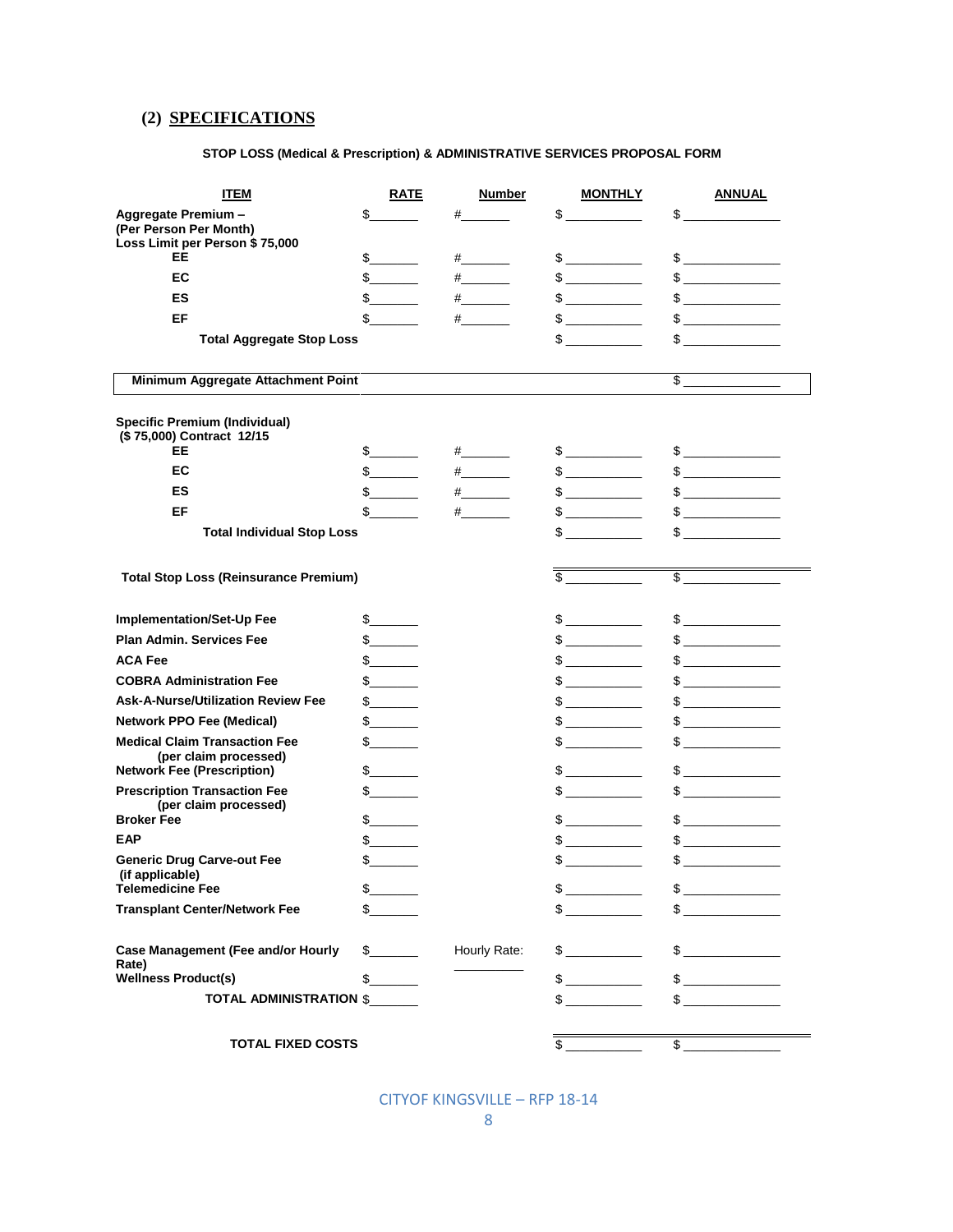|                                       | <b>RATE</b> | <b>Number</b> | <b>MONTHLY</b> | <b>ANNUAL</b> |
|---------------------------------------|-------------|---------------|----------------|---------------|
| <b>Expected Claims Funding Option</b> |             |               |                |               |
| <b>EE</b>                             | \$          | #             | \$             | \$            |
| <b>EC</b>                             | \$          | #             | \$             | \$            |
| ES                                    | \$          | #             | \$             | \$            |
| EF                                    | \$.         | #             | \$.            | \$            |
| <b>EXPECTED LIABILITY</b>             |             |               | \$             | \$            |
| <b>Maximum Claims Funding Option</b>  |             |               |                |               |
| EE                                    | \$.         | #             | \$             | \$            |
| EC                                    | \$.         | #             | \$.            | \$.           |
| ES                                    | \$.         | #             | \$             | \$            |
| EF                                    | \$.         | #             | \$             | \$            |
| <b>MAXIMUM LIABILITY</b>              |             |               | \$             | \$            |
| Stop Loss Qualifications:             |             |               |                |               |
|                                       |             |               |                |               |
|                                       |             |               |                |               |

 $\overline{a}$ 

Any Costs Not Included Above: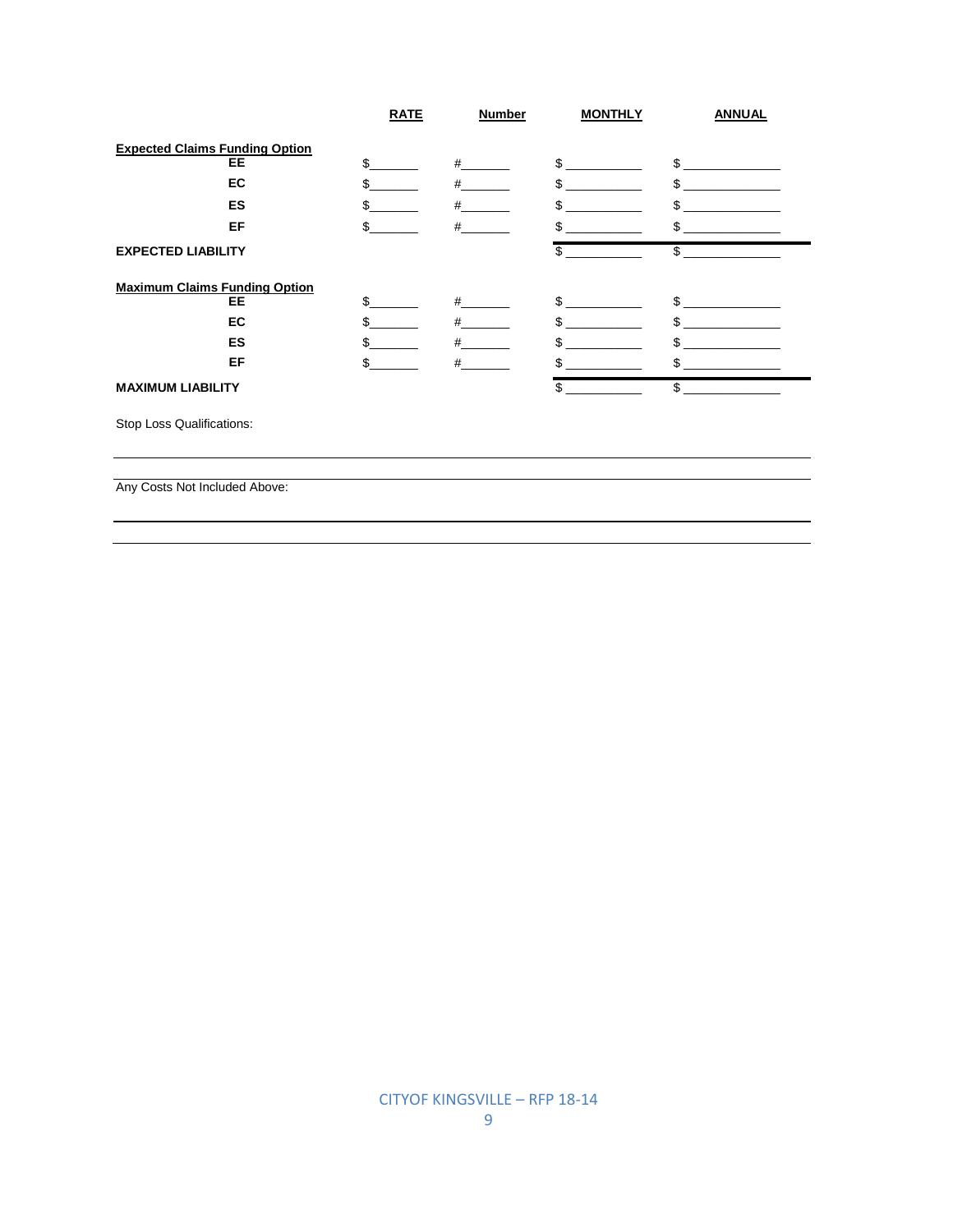## **(3) SCOPE OF WORK**

#### **General Requirements**

- A. Transitional Process: The selected carrier shall be responsible for all claims incurred on/or after October 1, 2018. It is imperative any exclusion, limitations or any other deviation be clearly outlined and discussed. A proposer is expected to explain, in detail any limitations.
- B. Commission: No commissions or service fees shall be paid to any party without full disclosure.
- C. Wellness Programs: Include any wellness initiatives/programs provided by vendors for no cost, reduced cost and/or fee based.
- D. Each proposer should quote the multiple plan design options and/or alternative plan proposals.

#### **Necessary Services**

- A. Maintain a fully automated claims adjudication system in compliance with electronic transmission standards and security requirements and all other regulations as required by HIPAA, provide WEB access to plan participants allowing for claims status and offers various customer service functions.
- B. Maintain records and management reports, including claims and accounting information as required by the contract.
- C. Provide timely response to inquiries from plan participants and providers regarding eligibility and status of claims, correspondence, payment, and any other information requested by such parties in a manner that will limit the City's involvement in day-to-day inquires.
- D. Prepare and review with the Human Resources staff the summary plan documents and enrollment materials. In addition, print summary plan documents and enrollment materials, claim forms, and any other communication material as required by the contract.
- E. Respondent shall mail identification cards (ID cards) to the home address of the employee.
- F. Deliver utilization reports. The City and its consultants need to be able to access standard reports online, preferably in Excel format.
- G. Provide online access to additional standard or ad hoc reports as needed by the City. If a specific report cannot be generated online, prepare and provide such to the City electronically.
- H. Meet with representatives of the City's Human Resources Department as often as deemed necessary by the City.
- I. Make a representative available monthly for on-site employee assistance with plan.
- J. Attend annual Open Enrollment meetings. The Respondent may be required to give employees additional information on plan types and make presentations about types of plans offered to City employees.

#### **XVI. ANTICIPATED TERM OF CONTRACT**

The anticipated term for the proposed contract is 45 days after execution.

## **XVII. EVALUATION PROCESS**

After the RFP receipt deadline, an evaluation committee will review submitted terms and conditions (as specified in the RFP), pricing and deductibles and markets.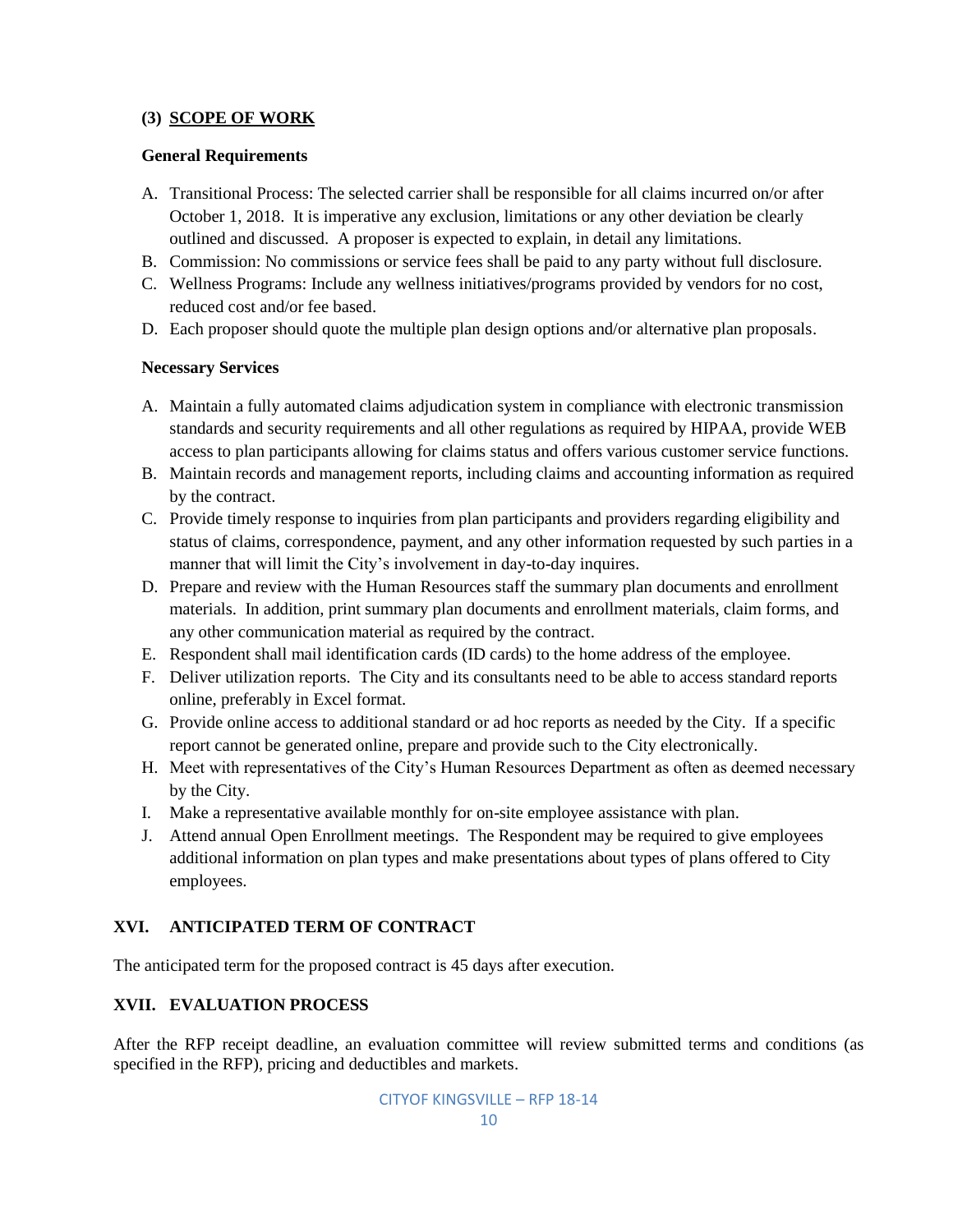## **XVIII. EVALUATION CRITERIA**

The following criteria and weight factors will generally be used to evaluate the RFP:

- Experience in providing services to the City of Kingsville or any other government entity and success ratio in performing this service. Include a list of work previously completed for the City.
- Capability to perform all services required by this RFP, including personnel availability and current workload.
- Respondents past performance will be taken into consideration in the evaluation of the RFP submittal.
- Best's Ratings of Insurance Markets provided in quotes.
- Cost will be considered in the initial ranking of offers and should include information concerning the offeror's requested fees and prices for fulfilling the RFP general conditions.

## **A. Cost**

Cost will be an important but not overriding factor, considering the following components:

- Premium rate:
- Variable costs including but not limited to costs stated as a percentage of paid claims, cost management (i.e., shifting of more/less workload to City staff);
- Conversion costs due to changing carriers;
- Fixed costs including but not limited to insurance costs and administrative costs;
- Ability to reduce claims expense and provide network discounts while maintaining a high level of network access; and
- Financial stability including but not limited to AM Best rating and financials.

## **B. Cost Containment/Innovative Solutions**

Proposer's demonstrated and proposed ability to implement innovative cost containment solutions is a significant factor to provider selection, including but not limited to:

- Provider cost and quality solutions;
- Value based benefit solutions; and
- Health risk management solutions.

#### **C. Population Health Management Programs**

Proposer's demonstrated and proposed abilities to improve health of the covered population and to contain and prevent health plan costs are critical factors in provider selection, including but not limited to the following factors:

- Utilization review programs;
- Case management programs;
- Disease management programs;
- Wellness programs, tools and resources; and
- Dedicated wellness consultant and coordinator.

## **D. Communication**

Based on Proposer's ability to communicate with the City including, but not limited to:

- Educational material for employees;
- Summary plan description capabilities;
- On-line resources and tools; and
- Administrative kits for City.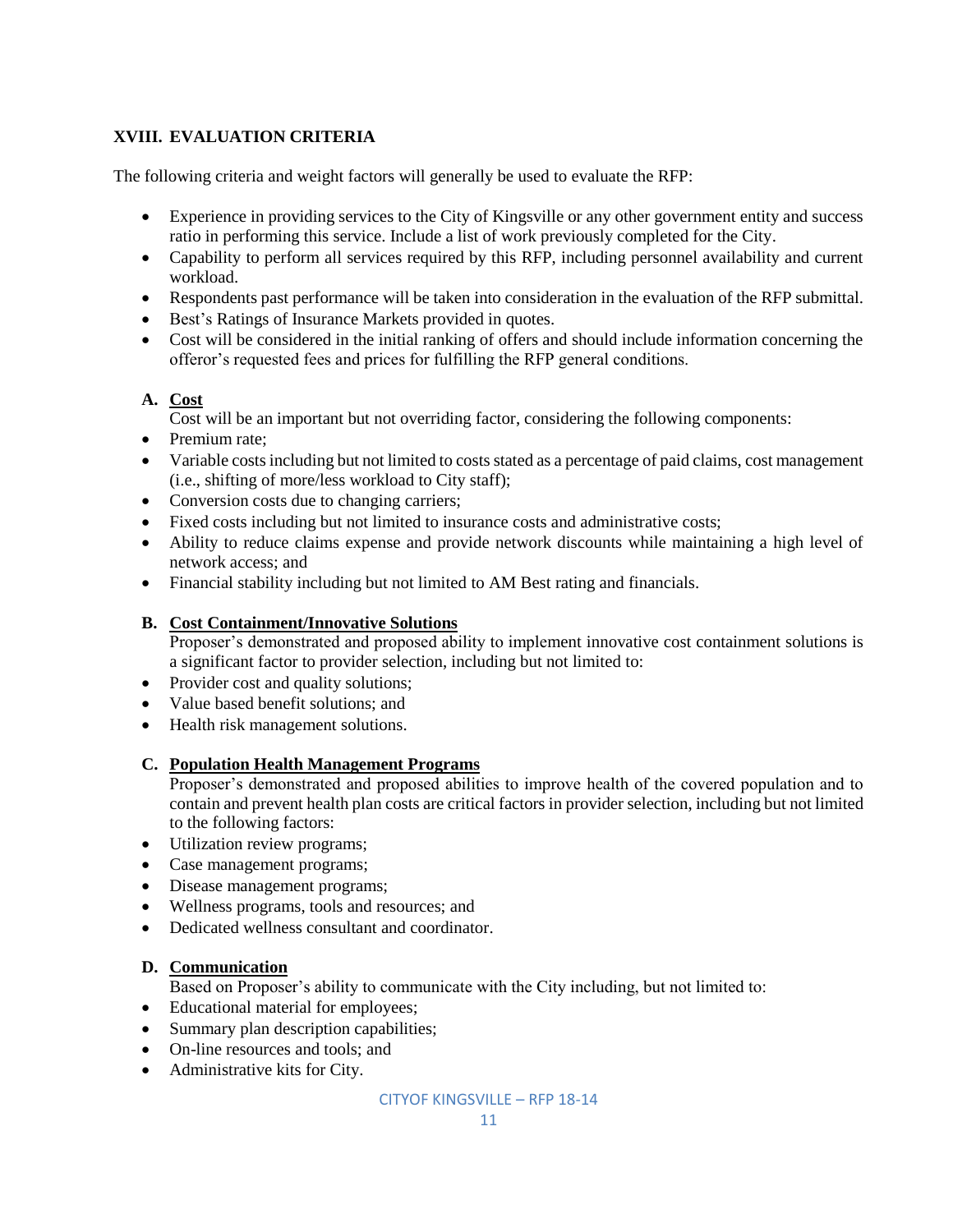## **E. Claims Processing**

Evaluation will be based on, but not limited to, the following factors as detailed in proposal:

- Turnaround time excluding medical review of claims;
- Pended claims procedures;
- Statistical accuracy;
- General service procedures;
- Dedicated service team; and
- Willingness to contractually establish performance criteria.

#### **F. Past Performance and References**

As demonstrated by:

- Active and terminated references:
- Past relationship with the City; and
- Recognitions / reputation of Proposer.

## **XIX. SELECTION PROCESS**

Based on the Evaluation Committee review, Responders may be required to submit supplemental information and/or an interview or make presentation. The City reserves the right to reject all submissions.

## **XX. ADDITIONAL REQUIRED INFORMATION**

The following items must be included as part of the RFP submittal:

#### **I. Executive Summary**

- List of local office(s) and resources.
- Overview of services proposed.

#### **II. Description of Organization Personnel**

Specify the number of full-time employees.

#### **III. References**

• Provide at least three (3) references (entities) for which you have provided like services. These references should include the name of the contact person, address, phone number, and other information you consider pertinent to this RFP.

## **XXI. CONTRACT AWARD**

The City does not guarantee a contract (or contracts) will be awarded as a result of the RFP. In the event a contract award is made, but the contract is not executed, the City does not guarantee that the contract will be re-awarded.

#### **XXII. RESPONSE DEADLINE**

Responses to the RFP must be addressed to Charlie Sosa, Purchasing Manager, City of Kingsville, and received at 400 W King Avenue, Kingsville, Texas 78363, by **2:00 PM** on **June 12** for consideration. Please refer to section above ("Submittal of RFP") for specific submission requirements. RFP responses received after the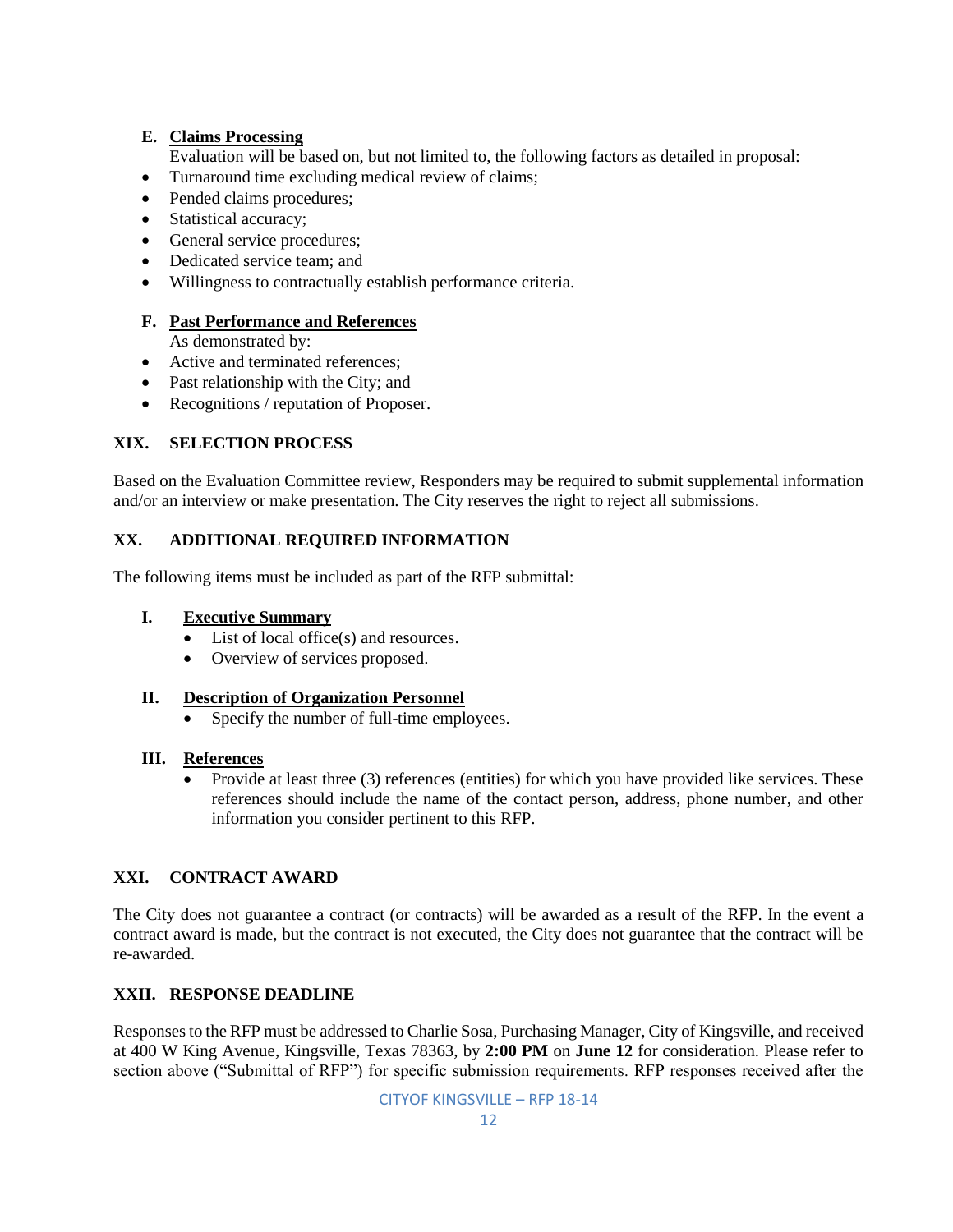published deadline will not be accepted or considered.

## **XXIII. CLARIFICATION OF REQUIREMENTS**

All requests for additional information or clarification concerning this RFP must be submitted **in writing** no later than 1:30 pm on **May 29** to:

**City of Kingsville Attn: Diana Gonzales** 400 W King Avenue Kingsville, Texas 78363 **Phone: (361)595-8017 Email: [dgonzales@cityofkingsville.com](mailto:dgonzales@cityofkingsville.com)**

**With a copy of the request to Carlisle-Corrigan Benefits, LLC Attn: Sarah Parkey** 500 N. Water Street, Suite 900 Corpus Christi, Texas 78401 **Phone: (361) 884-2775 Email: [sarahp@carlisleins.com](mailto:sarahp@carlisleins.com)**

## **XXIV. ADDENDA AND MODIFICATIONS**

Any changes, additions, or clarifications to the RFP are made by amendments (addenda) and will be posted on the City of Kingsville website. Any respondent in doubt as to the true meaning of any part of the RFP or other documents may request an interpretation from the Purchasing Manager. At the request of the respondent, or in the event the Purchasing Manager deems the interpretation to be substantive, the interpretation will be made by written addendum issued by the Purchasing Manager. Such addendum will be attached to the original RFP in the City of Kingsville website and will become part of the RFP package having the same binding effect as provisions of the original RFP. It shall be the respondent(s) responsibility to ensure that they have received all Addenda in respect to this project. Furthermore, respondents are advised that they must recognize, comply with, and attach a signed copy of each Addendum which shall be made part of their Submittal. Respondent(s) signature on Addenda shall be interpreted as the respondent's recognition and compliance to official changes as outlined by the City of Kingsville and as such are made part of the original RFP documents. Failure of any respondent to receive any such addendum or interpretation shall not relieve such Respondent from its terms and requirements. Addendums are available online at City of Kingsville website. No verbal explanations or interpretations will be binding. The City does not assume responsibility for the receipt of any addendum sent to respondents.

## **XXV. REQUEST FOR PROPOSALS PREPARATION COSTS**

Issuance of this RFP does not commit the City of Kingsville, in any way, to pay any costs incurred in the preparation and submission of an RFP. All costs related to the preparation and submission of this RFP shall be borne by the respondent.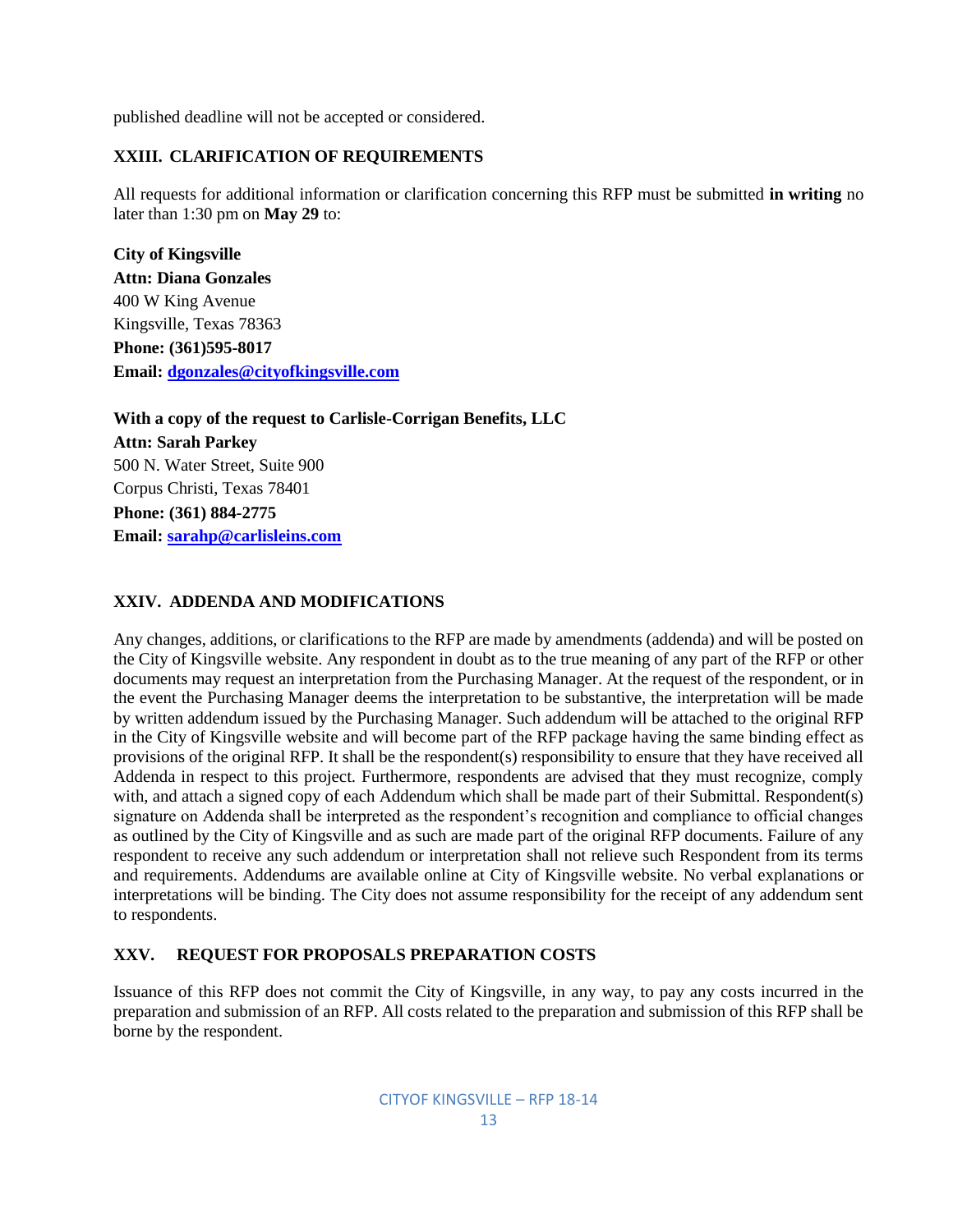## **XXVI. EQUAL EMPLOYMENT OPPORTUNITY**

Respondent agrees that it will not discriminate in hiring, promotion, treatment, or other terms and conditions of employment based on race, sex, national origin, age, disability, or in any way violate Title VII of 1964 Civil Rights Act and amendments, except as permitted by said laws.

## **XXVII. ANTI-LOBBYING PROVISION**

During the period between RFP submission date and the contract award, respondents, including their agents and representatives, shall not directly discuss or promote their RFP with any member of the Kingsville City Commission or City staff except in the course of City-sponsored inquiries, briefings, interviews, or presentations. Violation of this provision shall result in the rejection of the respondent's RFP and disqualification from future consideration of a similar RFP.

## **XXVIII. INDEMNIFICATION CLAUSE**

**THE RESPONDENT HEREBY AGREES TO PROTECT, DEFEND, INDEMNIFY AND HOLD THE CITY AND ITS EMPLOYEES, AGENTS, OFFICERS AND SERVANTS FREE AND HARMLESS FROM ALL LOSSES, CLAIMS, LIENS, DEMANDS AND CAUSES OF ACTION OF EVERY KIND AND CHARACTER INCLUDING, BUT NOT LIMITED TO, THE AMOUNTS OF JUDGMENTS, PENALTIES, INTERESTS, COURT COSTS, LEGAL FEES, AND ALL OTHER EXPENSES INCURRED BY THE CITY ARISING IN FAVOR OF ANY PARTY, INCLUDING CLAIMS, LIENS, DEBTS, PERSONAL INJURIES, INCLUDING EMPLOYEES OF THE CITY, DEATH OR DAMAGES TO PROPERTY (INCLUDING PROPERTY OF THE CITY) AND WITHOUT LIMITATION BY ENUMERATION, ALL OTHER CLAIMS OR DEMANDS OF EVERY CHARACTER OCCURRING OR IN ANY WAYS INCIDENT TO, IN CONNECTION WITH OR ARISING DIRECTLY OR INDIRECTLY OUT OF THIS CONTRACT. THE RESPONDENT AGREES TO INVESTIGATE, HANDLE, RESPOND TO, PROVIDE DEFENSE FOR AND DEFEND ANY SUCH CLAIMS, DEMAND, OR SUIT AT THE SOLE EXPENSE OF THE RESPONDENT. IN ADDITION, THE RESPONDENT AGREES TO PROTECT, DEFEND, INDEMNIFY AND HOLD THE CITY AND ITS EMPLOYEES, AGENTS, OFFICERS AND SERVANTS FREE AND HARMLESS FROM ALL LOSSES, CLAIMS, LIENS, DEMANDS AND CAUSES OF ACTION RELATING TO, FOR, OR ON ACCOUNT OF THE USE OF PATENTED APPLIANCES, PRODUCTS OR PROCESSES, AND THE RESPONDENT SHALL PAY ALL ROYALTIES AND CHARGES WHICH ARE LEGAL AND EQUITABLE. EVIDENCE OF SUCH PAYMENT OR SATISFACTION SHALL BE SUBMITTED UPON REQUEST OF THE DIRECTOR OF FINANCE AS A NECESSARY REQUIREMENT IN CONNECTION WITH THE FINAL ESTIMATE FOR PAYMENT IN WHICH SUCH PATENTED APPLIANCE, PRODUCTS OR PROCESSES ARE USED. RESPONDENT ALSO AGREES TO BEAR ALL OTHER COSTS AND EXPENSES RELATED THERETO, EVEN IF THE CLAIM OR CLAIMS ALLEGED ARE GROUNDLESS, FALSE OR FRAUDULENT. THIS PROVISION IS NOT INTENDED TO CREATE ANY CAUSE OF ACTION IN FAVOR OF ANY THIRD PARTY AGAINST RESPONDENT OR THE CITY OR TO ENLARGE IN ANY WAY THE RESPONDENT'S LIABILITY BUT IS INTENDED SOLELY TO PROVIDE FOR INDEMNIFICATION OF THE CITY FROM LIABILITY FROM DAMAGES OR INJURIES TO THIRD PERSONS OR PROPERTY ARISING FROM RESPONDENT'S PERFORMANCE HEREUNDER.**

#### **XXIX. RESPONDENT'S EMPLOYEES**

Neither the Respondent nor his/her employees engaged in fulfilling the terms and conditions of any awarded Service Contract shall be employees of the City. The method and manner of performance of such undertakings shall be under the exclusive control of the vendor on contract. The City shall have the right of inspection of said undertakings at any time.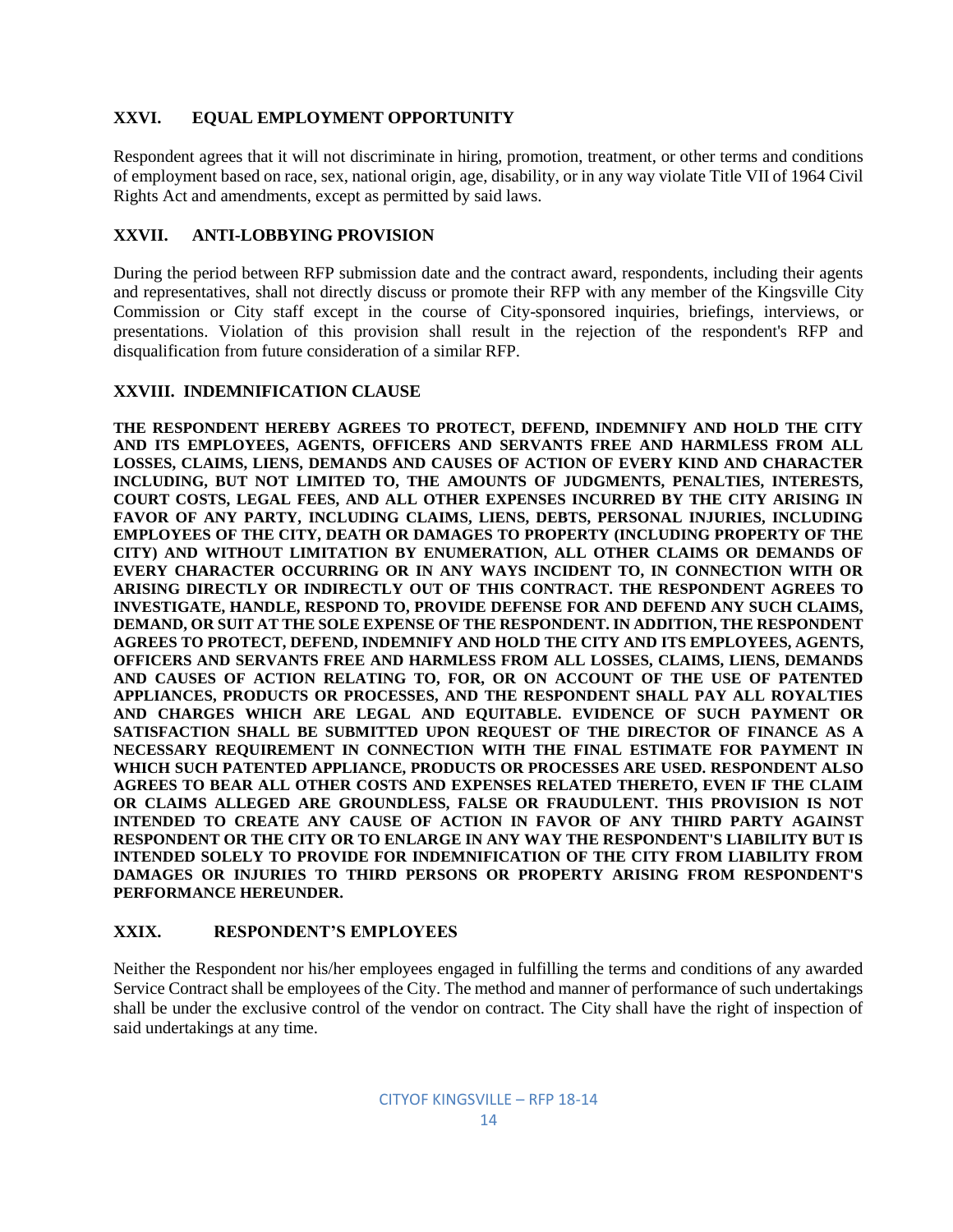## **XXX. HUB CERTIFICATION**

State Certified HUB Vendor(s) are required to provide a copy of their certification, if they have not previously done so. Fax information to the Finance Department at 361-595-8035.

## **XXXI. VERBAL THREATS**

Any threats made to any employee of the City, be it verbal or written, to discontinue the providing of item/material/services for whatever reason and/or reasons shall be considered a breach of contract and the City will immediately sever the contract with the vendor.

## **XXXII. CONFIDENTIAL INFORMATION**

Any information deemed to be confidential by the respondent should be clearly annotated on the pages where confidential information is contained. The City cannot guarantee that it will not be required to disclose all or part of any public record under Texas Public Information Act, since information deemed to be confidential by the bidder may not be confidential under Texas Law, or pursuant to a Court order.

## **XXXIII. RIGHT TO AUDIT**

The City of Kingsville reserves the right to audit the vendor's books and records relating to the performance of this contract. The City of Kingsville, at its own expense, shall have the right at all reasonable times during normal business hours and upon at least twenty-four (24) hours' advance notice, to audit, to examine, and to make copies of or extracts from the books of account and records maintained by the vendor(s) with respect to the Service Contract. If such audit shall disclose overpayment by City to vendor, written notice of such overpayment shall be provided to the vendor and the amount of the overpayment shall be promptly reimbursed to the City. In the event any such overpayment is not paid within ten (10) business days after receipt of such notice, the unpaid amount of such overpayment shall bear interest at the rate of one percent (1%) per month from the date of such notice until paid.

#### **XXXIV. JURISDICTION**

Contract(s) executed as part of this solicitation shall be subject to and governed under the laws of the State of Texas. Any and all obligations and payments are due and performable and payable in Kleberg County, Texas.

#### **XXXV. VENUE**

The parties agree that venue for purposes of any and all lawsuits, cause of action, arbitration, and/or any other dispute(s) shall be in Kleberg County, Texas.

#### **XXXVI. CONFLICT OF INTEREST**

Effective January 1, 2006, Chapter 176 of the Texas Local Government Code requires that any vendor or person considering doing business with a local government entity must disclose in the Questionnaire Form CIQ, the vendor or person's affiliation or business relationship that might cause a conflict of interest with a local government entity. This questionnaire must be filed, by law, with the City Secretary of the City of Kingsville not later than the 7th business day after the date the person becomes aware of facts that require the statement be filed. See Section 176.006, Local Government Code. A person commits an offense if the person violates Section 176.006, Local Government Code. An offense under this section is a Class C misdemeanor.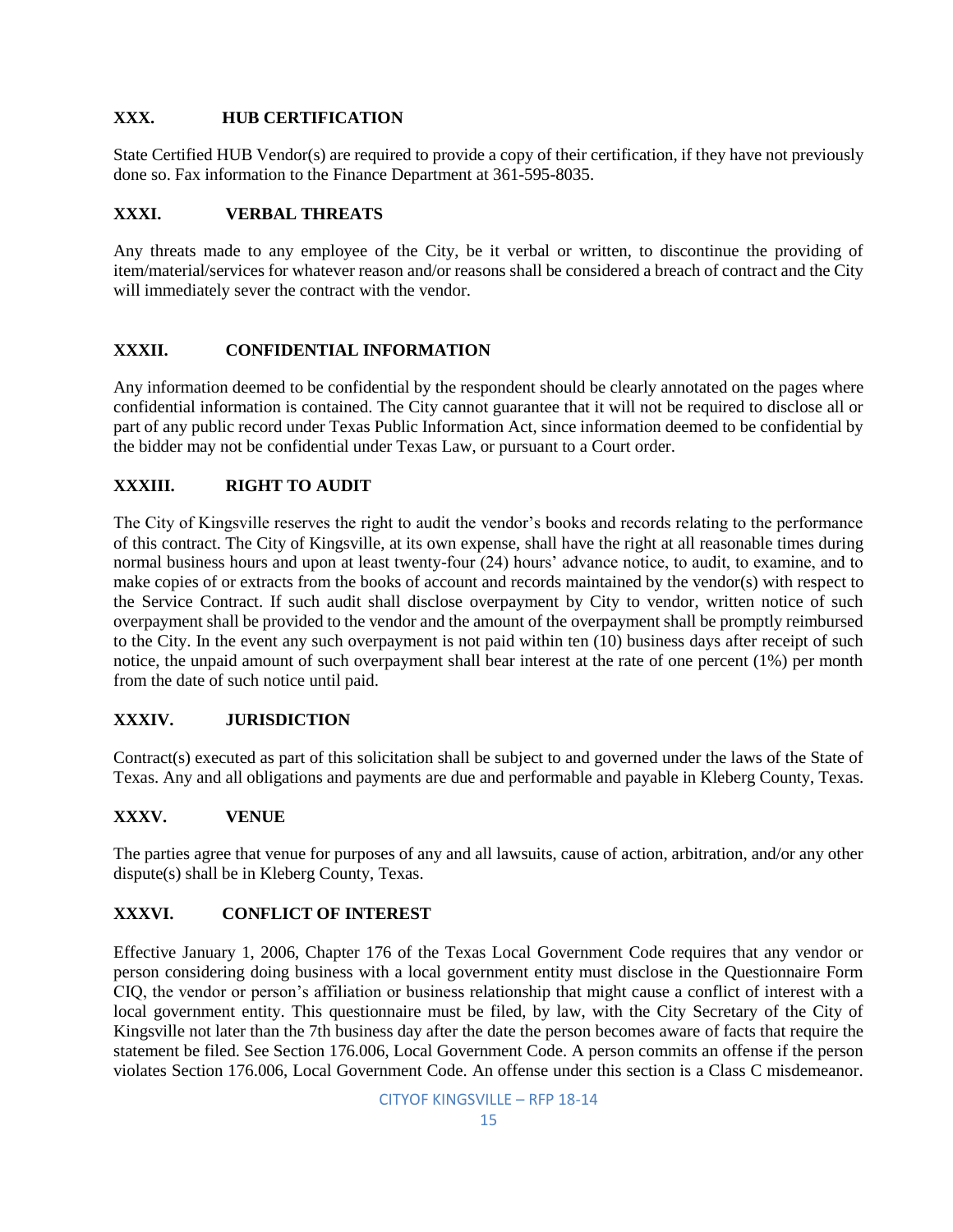For more information or to obtain the Questionnaire CIQ go to the Texas Ethics Commission web page at [www.ethics.state.tx.us/forms/CIQ.pdf.](http://www.ethics.state.tx.us/forms/CIQ.pdf)

Additionally, Pursuant to House Bill 1295 passed by the 84th Texas Legislature (Section 2252.908, Texas Government Code, as amended) and formal rules released by the Texas Ethics Commission (TEC), all contracts with private business entities requiring approval by the Kingsville City Commission must be accompanied by a completed, executed, and notarized Certificate of Interested Parties, Form 1295. Form 1295 must be completed in accordance with TEC Rules [\(https://www.ethics.state.tx.us/rules/adopted\\_Nov\\_2015.html#Ch46\)](https://www.ethics.state.tx.us/rules/adopted_Nov_2015.html#Ch46) and Section 2252.908 of the Texas Government Code, as amended [\(http://www.statutes.legis.state.tx.us/Docs/GV/htm/GV.2252.htm#2252.908\)](http://www.statutes.legis.state.tx.us/Docs/GV/htm/GV.2252.htm#2252.908).

## **Vendor must complete HB 1295 Form BEFORE the award is official and a Notice to Proceed is given.**

IF YOU HAVE ANY QUESTIONS ABOUT COMPLIANCE, PLEASE CONSULT YOUR OWN LEGAL COUNSEL. COMPLIANCE IS THE INDIVIDUAL RESPONSIBILITY OF EACH PERSON OR AGENT OF A PERSON WHO IS SUBJECT TO THE FILING REQUIREMENT. AN OFFENSE UNDER CHAPTER 176 IS A CLASS C MISDEMEANOR.

## **XXXVII. CONFIDENTIALITY OF INFORMATION AND SECURITY**

Should the successful respondent be awarded a contract and become the holder of, and have access to, confidential information, (in the process of fulfilling its responsibilities in connection with the contract), the successful respondent agrees that it shall keep such information confidential and will comply fully with the laws and regulations of the State of Texas, ordinances and regulations of the City, and any applicable federal laws and regulations relating to confidentiality.

#### **XXXVIII. SUBSTITUTIONS/CANCELLATIONS OF QUALIFICATIONS**

No substitutions or cancellations are permitted without written approval of City of Kingsville.

#### **XXXIX. TIME ALLOWED FOR EXECUTION OF CONTRACT**

Number of days required for the successful respondent to execute a contract for **Employee Health Benefits and Third-Party Administration of Plan** after receiving notification of award of contract shall be thirty (30) days.

#### **XXXVIII. PERSONNEL**

The successful respondent shall ensure that the work being performed in response to an executed agreement shall be performed by competent and qualified personnel. Such personnel must be licensed or certified within the State of Texas.

#### **XL. CONTRACT**

Successful Bidder shall be required to execute a Service Agreement with the City.

## **XLI. NO BOYCOT**

The successful respondent must agree that it does not boycott Israel at the time the contract is executed and